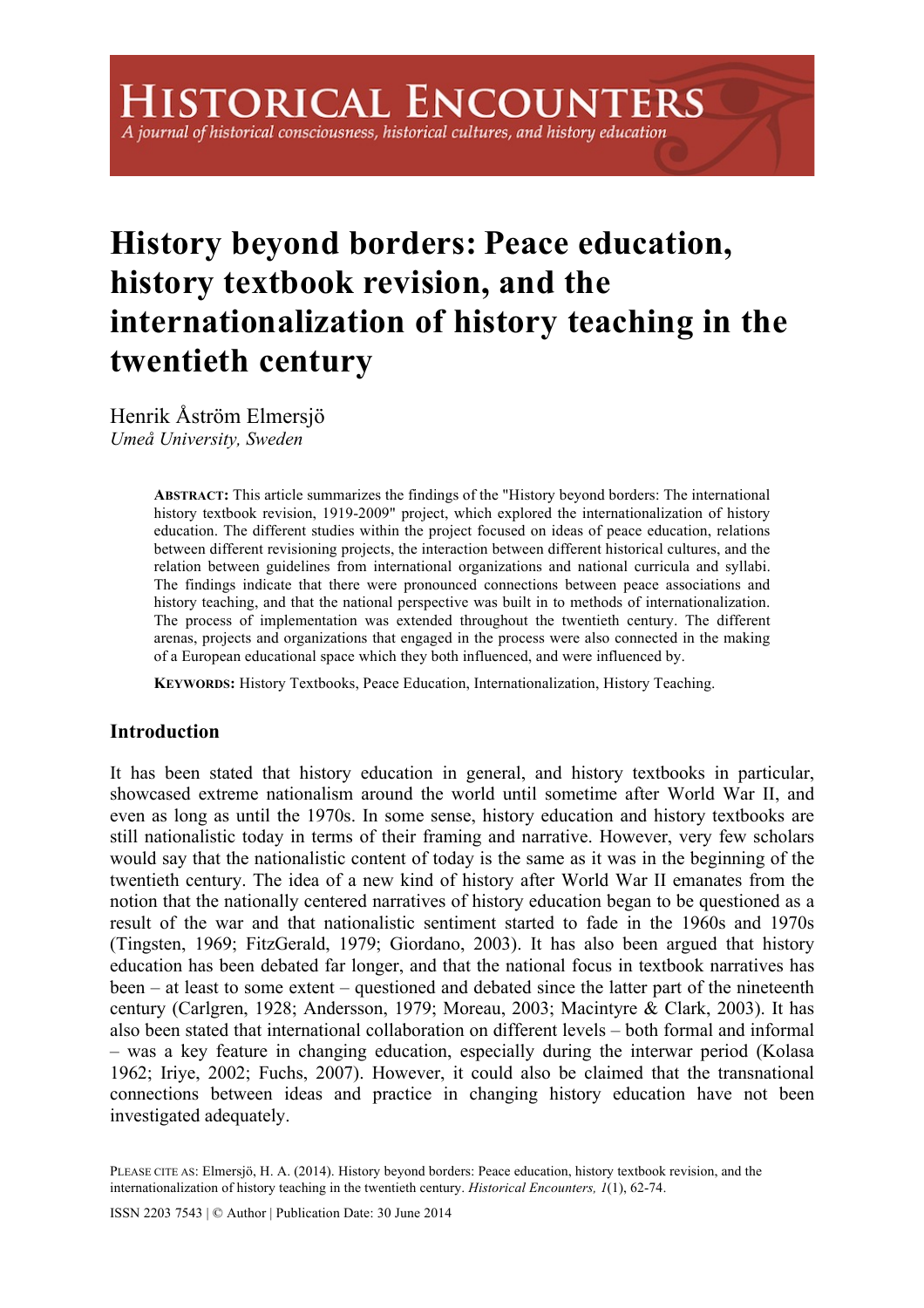How did this alleged international collaboration on textbooks and curricula influence history teaching during the twentieth century? Which individuals and organizations were involved in the process, and under what ideological principles did they discuss history teaching? These were questions that the international project on educational history and history didactics, "History beyond borders: The international history textbook revision, 1919– 2009" – financed by The Swedish research council and Umeå University, and directed by professor Daniel Lindmark – wanted to answer. The project was a major success in uncovering new insights into networks in the history of education and the measures taken in the internationalization of the school subject of history.

The project was carried out in collaboration between the Swedish universities in Umeå and Karlstad and the Georg Eckert Institute for International Textbook Research in Braunschweig, Germany. Four dissertations in history and history didactics (Nygren, 2011a; Faure, 2013; Elmersjö, 2013a; Nilsson, 2014) and a number of articles in international peer-reviewed journals and yearbooks (for example Elmersjö & Lindmark, 2010; Lindmark, 2010; Holmgren & Lindmark, 2011, Faure, 2011; Nygren, 2011b; 2011c; 2012; Elmersjö, 2013b) were the result of the research conducted for this project between 2008 and 2013. The scientific results covered several fields as the project grew larger over the years.

From the onset, the purpose of the project was to establish new knowledge on the development of history teaching by focusing on the history of textbook revisions in Europe and the connections between different multilateral textbook collaborations. However, the project also turned towards the ideas of "nation" within the peace education discourse in the interwar period, the history of textbook revision and its relation to textbook research, and the intersection of historical cultures within the context of history textbook revision. This article aims to encapsulate the project's contributions to the field of educational history and history didactics.

Previous research on the history of history education in different countries seems to indicate an almost universal development of the teaching of history in the last fifty years. (Asher, 1978; Davies, 2000; Marsden, 2001; Cajani, 2006). The nation, as the main protagonist in the historical narrative, has been undermined from two directions. First, it has become more common to study history below the national level, for example by using social groups as the historical narrative's central characters. Second, transnational entities, such as Europe or even the world on a global scale, have also gained in importance. This is not to say that the history of the nation has been deemed unimportant, only that its importance has been significantly reduced (Soysal & Schissler, 2005).

The negotiation of history in an international context, and to what extent that negotiation has been embraced in a simultaneous context of national negotiation, has not been properly examined. Furthermore, the ethical, ideological, and scientific logic behind such negotiations has not been investigated sufficiently. When the relationship between history textbook revision, national peace education, and the implementation of transnational ideas into history education has been explored, it has often been in the form of accounts by scholars or organizations that themselves were involved in producing history teaching with a certain ideological or ethical framing (Schüddekopf, 1967; Stobart, 1999; Pingel, 1999; 2000; Korostelina & Lässig, 2013). The project "History beyond borders" was developed to contribute to this field by providing outside scrutiny of the relationship between textbook revisions, international organizations, and national history education in the twentieth century.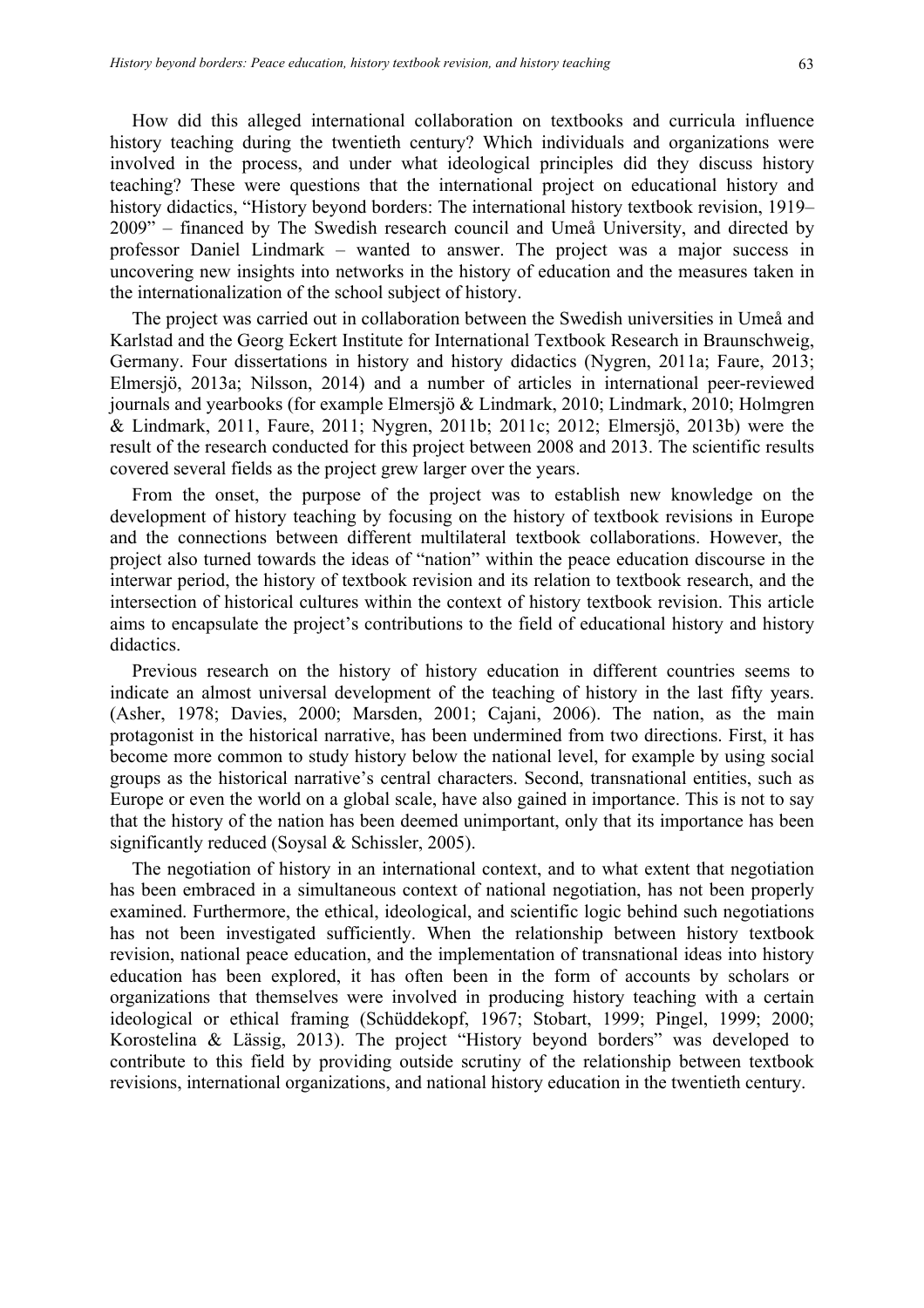#### **Ideas of peace education and their relation to history teaching before 1939**

At the end of the nineteenth and the beginning of the twentieth century, the movement for peace was – in large part – driven by female schoolteachers (Storr, 2010; Goodman, 2012) and they were often opposed by (male) historians and accused of being driven by political (pacifist), not scientific, sentiments (Elmersjö & Lindmark, 2010; Elmersjö, 2013a). World War I served as a catalyst for these debates. In the interwar period historians could no longer avoid taking a stand against the most glorifying and belligerent parts of the national narrative, where their own nation was described as the most prominent of nations and where its historical wars were described as heroic, well-needed, defensive resistance against still present enemies that threaten national sovereignty. Still, the nationalistic sentiment had to be preserved in the intellectual climate of the time and a "patriotic pacifism" was voiced (Cooper, 1991; Siegel, 2004). International organizations had, already before the war, started to investigate how history could be taught in schools in a way that would satisfy the need for national social cohesion without violating the national pride of other nations, but these investigations became more organized and more targeted in the interwar period. In Sweden, the history subject taught in schools was the target of numerous publications by liberal politicians and schoolteachers as early as the 1880s, and this escalated in the wake of the war. The politically and military-centered history was being questioned, and demands for a more culturally oriented history education for children were put forward (Thelin, 1996; Nygren, 2011b; Nilsson, 2014). One of the subprojects of "History beyond borders" specifically examined the ideas of peace education in the interwar period and their relation to the Swedish history subject in schools (Nilsson, 2014).

In 1919 the Peace Association of Swedish Schools (*Svenska skolornas fredsförening*) was formed when an already-established peace organization for female teachers (*Svenska lärarinnornas fredsgrupp*) began to include male members. However, the new association continued to have a predominantly female board and could be described as part of a women's movement for peace, even with male members. The association had a special interest in history education focusing on how the history of wars was presented in schools. In accordance with ideas from the end of the nineteenth century, the belief that history education for young children should focus more on culture and the cultivation of peaceful sentiment was firmly established in the association. They also focused on the concepts of patriotism and chauvinism and promoted a sense of nation that included a "sensible patriotism" without aggrieving other nations. The idea that history teaching had contributed to a view of war as necessary – and even longed-for – was not so much linked to the overall nationalism conveyed in history textbooks. Instead the criticism focused on how the histories of the wars themselves were taught; the criticism especially concentrated on the abstract, mythical, and romantic narratives of war in history textbooks (Nilsson, 2014).

Sweden was to some degree seen as a vanguard for peace education in the early interwar years (Nilsson, 2014). Toward the end of World War I, the public school debate in Sweden had turned in favor of the peace activists and the new curriculum for elementary schools from 1919 included instructions for history education that emphasized ideas from the peace activists' agenda and the need for more cultural history and a focus on the heroes of peace and social justice was acknowledged. As these ideas made their way into the new curriculum they could be used to change the focal point of history education toward modern and contemporary history, focusing on the rise of a peace movement in an international context and on the creation of the League of Nations. The pacifistic sentiment of the history syllabus in the curriculum for elementary schools was admired by peace advocates from other countries, but it was only a guiding principle for Swedish history education and not normative. It also took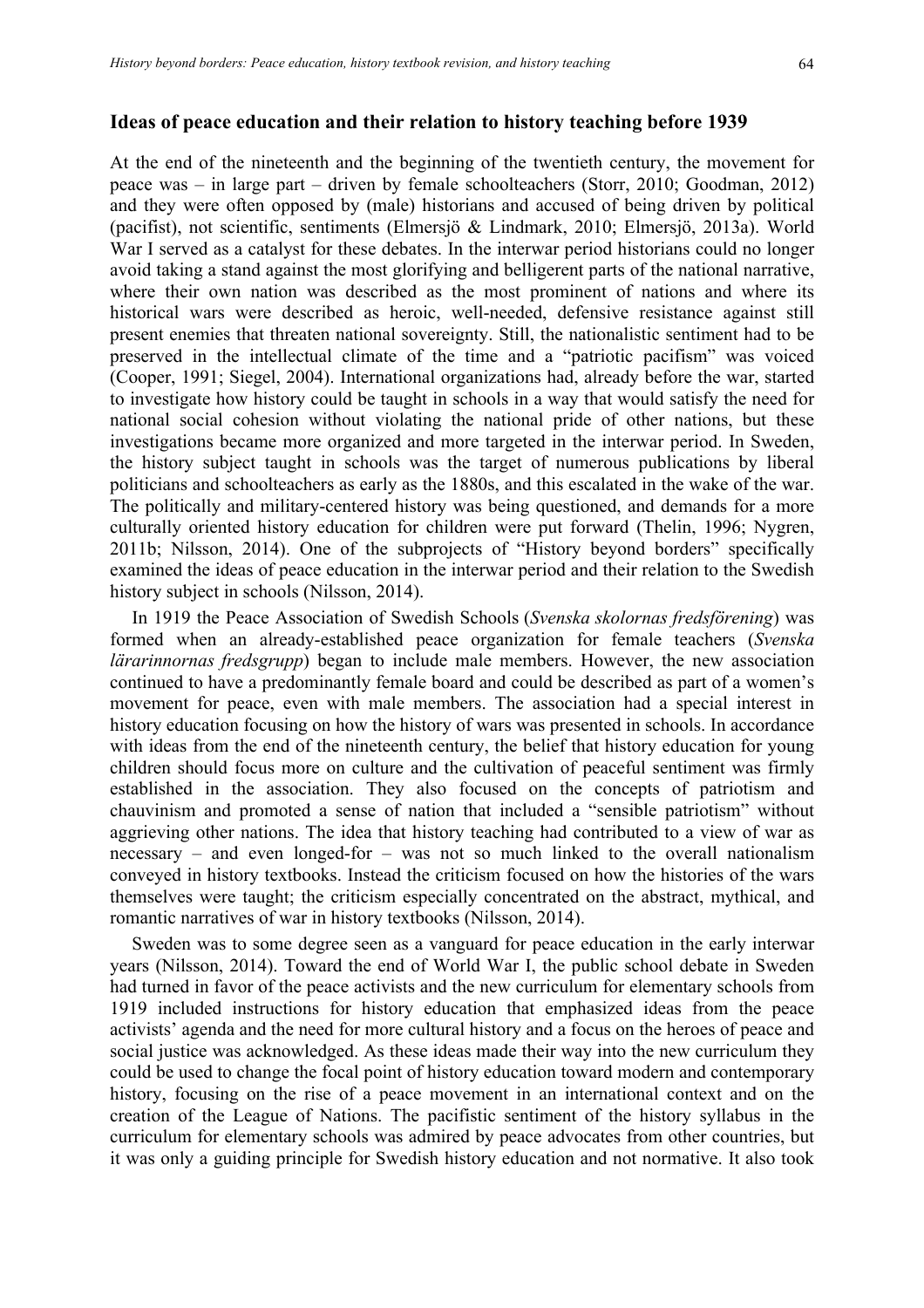until 1935 for similar ideas to make it into the history syllabus for the State Grammar Schools at the upper secondary level (Elmersjö & Lindmark, 2010; Nygren, 2011b; Nilsson, 2014).

The framework of discussions – the hegemonic idea of national cohesion – ultimately did not allow for the abandonment of the nationally centered and romantic history even though the views on the history of war had changed. Calls for peace education were instead accompanied by a strong sense of patriotism. The demand for international understanding was not put up against nationalism, but was a part of a "sensible patriotism". This was evident in both the Swedish curriculum for elementary schools as well as in the demands for reform put forward by the Peace Association of Swedish Schools. It seems the key issue was to unite the peace efforts with the overarching and hegemonic nationalism of society at large, not to replace it. The same goes for the international aspects; they too were supposed to be united with a "sensible patriotism", not replace it (Nilsson, 2014).

Multiple subprojects in the "History beyond borders" project found clear connections between the peace activists' promotion of peace education and the history textbook revisions that started under the auspices of the League of Nations and various international nongovernmental organizations (NGOs) in the interwar period. For example, it was a distinct demand from the Peace Association of Swedish Schools that the history textbooks were to be revised in some way, either by the government agency for schools or by some NGO, but there was little interest in having the mostly female elementary schoolteachers as advisors or revisers on any textbook commissions. The revisions of textbooks in the interwar period – and by associative extension the revisions in the postwar period – were to a great extent influenced and to some degree even forced by the school peace activists, but the revision of history textbooks was conducted by male teachers at higher educational levels and by male scholars in universities (Nilsson, 2014; Elmersjö, 2013a).

#### **Networks of revision**

In a wider context, textbook revisions – and especially revisions of history textbooks – can be seen as a form of cultural diplomacy; an institutionalized form of cultural relations (Iriye, 1997; Faure, 2013). Numerous regional, bilateral, and multilateral commissions were set up in Europe after World War II – not only in Western Europe, but from the 1960s onwards also in the socialist countries and as collaborations between Western and Eastern European countries. In one of the subprojects of "History beyond borders", the field of textbook revision – especially in Europe – between 1945 and 1989 was reconstructed by investigating commissions, conferences, and other venues for discussions on textbooks. This endeavor led to the creation of a database that allowed not only the analysis of the distribution of forums for debates on history textbooks in space and time, but also weighting the contribution of different people and institutions involved in textbook revision (Faure, 2013).

Almost immediately after the end of World War II, textbook revisions were set up in contexts seemingly isolated from each other: in the Nordic countries, in occupied Germany, and under the auspices of UNESCO. Within a very short period of time, links were set up between these different initiatives (Luntinen, 1988; Faure, 2011; 2013; Elmersjö, 2013a). In 1950 a UNESCO conference was held in Brussels, and this marked the starting point for even more elaborate cooperation and exchange of ideas between different actors. Utilizing the database developed as part of the "History beyond borders" project, obvious connections could be shown between the European networks of historians, teachers, and authors investigating history textbooks and the revision of history textbooks conducted in the Nordic countries by the Norden Associations, which had already started in the interwar period.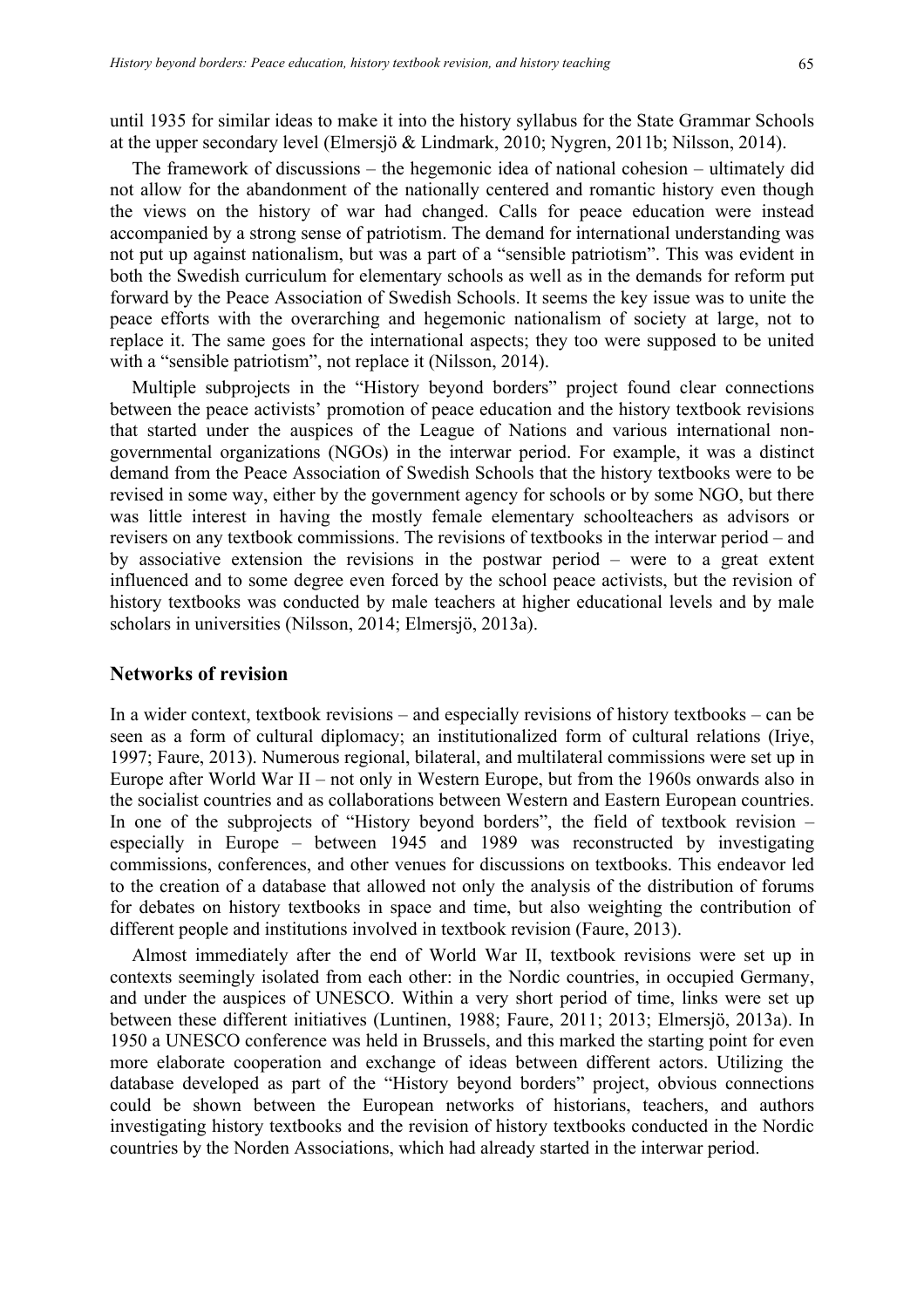The Norden Associations are NGOs – formed in 1919 – dedicated to facilitating Nordic cooperation through cultural exchange (Andersson, 1991; Janfelt, 2005). When UNESCO and the Council of Europe started to investigate history textbooks in the end of the 1940s, the revision of textbooks in the Nordic countries (Denmark, Finland, Iceland, Norway, and Sweden) was already established (having started in 1919) and institutionalized with permanent commissions in 1933. This process was under the clear influence of the so-called Casares procedure, proposed by the League of Nations in the 1920s, and was clearly affected by the idea of "sensible patriotism" that was being promoted by peace activists in the interwar period (Stöber, 2013; Elmersjö, 2013a, Nilsson, 2014). The method for textbook revision that the international community embraced in the 1950s can, therefore, be described as a variant of a scheme put together by the League of Nations in the 1920s and that had been further developed by the Norden Associations in the 1930s. Manuscripts and already published textbooks were sent between commissions that acted on the behalf of their respective nations as advocates for the nation's proper treatment in other nations' textbooks. This method had very specific national implications embedded in it, and the national commissions not only held the task of scrutinizing other nations' textbooks but also to defend their own country's textbook narratives (Elmersjö, 2013a). This corresponded very well with the ideas in the peace movement in the interwar period to unite international and national perspectives and promote a "sensible patriotism".

The analysis of the revision projects database suggested a periodization of the networks of textbook revisions in the postwar era (Faure, 2013) with the first period stretching from 1945 to the mid-1960s. This period was characterized as mainly consisting of Western European collaborations on history textbooks with close ties to the United States. The work conducted in this period was described as mainly directed towards post-conflict reconciliation in Europe. The reconciliation process probably benefited from – and also contributed to – Western European integration (Elmersjö, 2011; Faure, 2013). The first phase was also considered to be characterized by a certain amount of cooperation between Western European countries and countries from other parts of the world. A second phase, which began in the second half of the 1960s, was considered to be represented by the shift to two other areas: (1) Joint forums with participation of Eastern and Western European countries in the wake of the thaw after the Cuban missile crisis and (2) the emergence of textbook talks within the Eastern bloc as part of Eastern European integration. Developments that led to a third phase, beginning at the end of the 1970s, were considered to include the deteriorating relationship between East and West as a consequence of the political climate of the time. Western European and transatlantic activities instead started to increase again in this period. Finally, a fourth phase was distinguished during the final years of the Cold War when textbooks talks between Eastern and Western Europe were taken up again as a result of a new thaw in relations (Faure, 2013).

This periodization says little about the different approaches that the revisions took on an ideological level. However, it could be concluded that from 1953 onward UNESCO started to focus attention on eliminating the Eurocentric view of history education. This occurred at the same time that the Council of Europe was trying to strengthen a European identity in history education by focusing *more* on European history and "the European Idea" (Elmersjö, 2011, Nygren 2011a, Faure, 2013). This dissonance in the objectives for textbook revision was seldom evident in the results of discussions where representatives from the Council of Europe and UNESCO met. Instead, the outcomes of different revisions, under the auspices of UNESCO and the Council of Europe, were often very similar. A feasible reason for this is that the actors involved in different revision projects frequently were the same persons (Faure, 2013).

In the end, the networks on history textbook revision seem to have been very much dependent on certain individuals even if the networks existed within a large institutional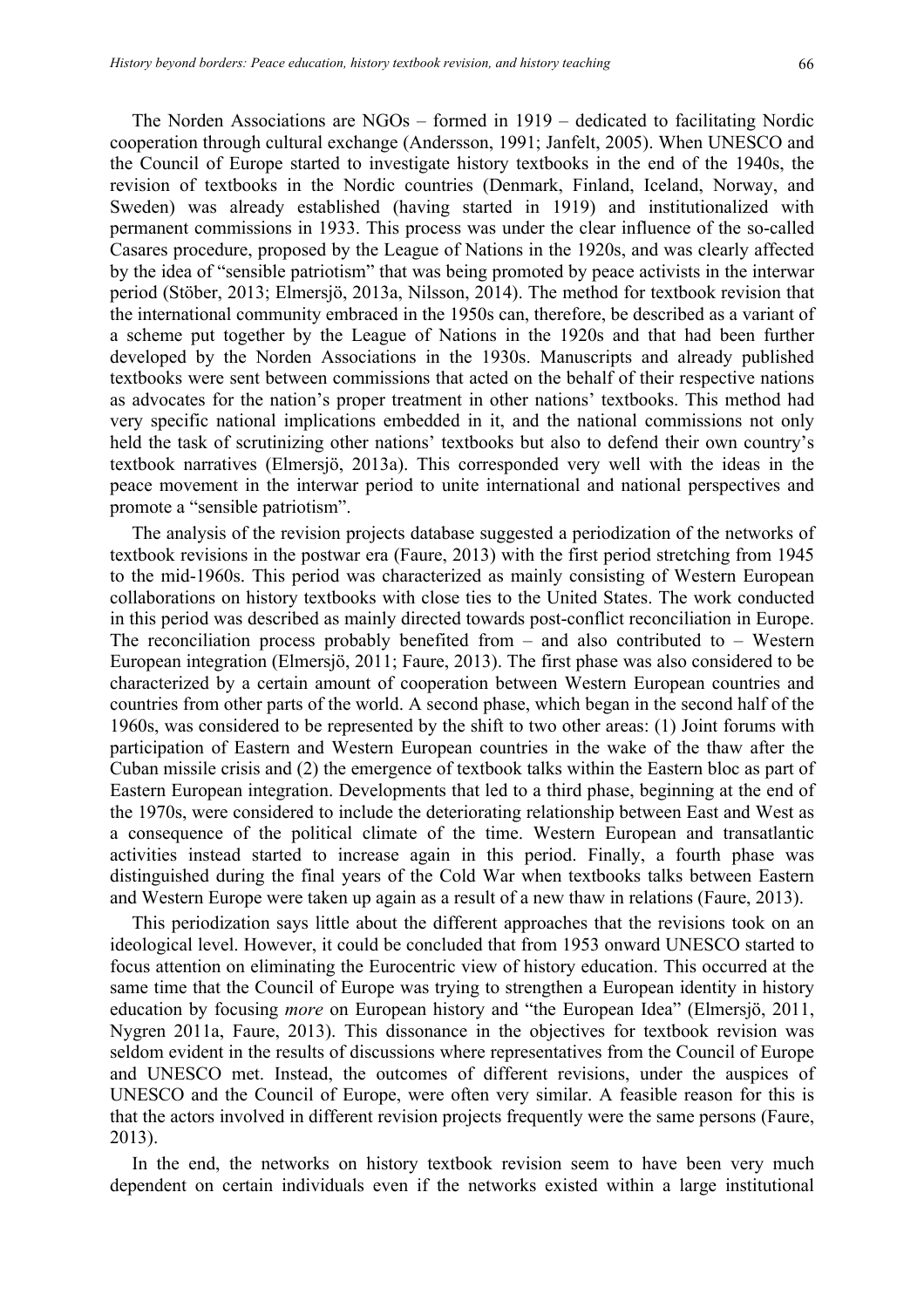framework. Individuals involved were very much part of the same generation, and when this generation retired it sealed the fate of the large-scale transnational textbook revision, at least in the form it had taken under the auspices of the League of Nations during the 1920s, developed further by the Norden Associations in the 1930s, and put to large-scale use by UNESCO and the Council of Europe in the 1940s, 50s, and 60s (Faure, 2013; Elmersjö, 2013a).

Investigations into the networks of history textbook revisions showed that not only can the revisions be understood as a kind of cultural diplomacy, the networks of revision also illuminate how this cultural diplomacy was interconnected through a number of different arenas. Thus it is possible to unveil some of the logic behind transnational cultural exchanges, for example how the national framework influenced the view of both the international arena and other nations in that arena (see also Glover, 2011). In this respect, findings in the investigation of networks within the history textbook revision showed that the experience gained in a relationship between two or more parties could connect to other relations. This *transrelationality*, or transfer of relational experience (Faure, 2013), directs attention to the connections between relations. Transrelationality was constructed by the actors of history textbook revision through the intertwining of different forums and arenas, which consisted of relational arenas such as UNESCO, the Council of Europe, and the Norden Associations. The transrelational space was never institutionalized, and the circulation of ideas and experiences varied greatly over time because it was dependent on what arenas and forums were available and how they were connected to each other at a specific moment in time. However, the transrelational features of revisional connections led to a process of increasing coherence between different kinds of textbook revisions, even in the absence of any institutionalization and even though the ideological motifs were very different between the revisions (Faure, 2013).

#### **The intersection and change of historical cultures**

A thorough investigation into the discussions on shared and nationally exclusive history in Scandinavia within the Norden Associations' revision of history textbooks made it possible to explore the challenging research area of intersecting historical cultures. The history of the Scandinavian nations has a lot of intersecting historical subject matter that is important as symbolic foundations for more than one of the national narratives of the region (Sørensen & Stråth, 1997; Björk, 2011). Scholars interested in historical cultures have long made assumptions on how historical cultures change, often with the help of extensive contextualization where different political or societal events have been utilized to explain changes in public and scholarly views on historical events. The notion that upheavals during times of societal crisis have the most impact on reshaping historical culture is a valid point (Rüsen, 2001; Karlsson, 2003), but this notion seems to underestimate the importance of the continuous and slow change of historical cultures. Perhaps this is because this very slow change is, in general, more difficult to perceive.

Because the revision of history textbooks by the Norden Associations was continuous for over 50 years, from the interwar period to the 1970s, it offers a window into how historical cultures influence each other, and under what premises they are debated and changed, at a slow pace over a long period of time and not specifically related to any specific orientational crisis (Elmersjö, 2013a). By studying the discussions, and the textbooks that were discussed, it could be shown that the Norden Associations' history textbook revision had problems in altering the historical narrative in the different countries. This was not always because they had difficulty reaching agreement within the group of scholars revising the textbooks – even though that was often the case – but because there were often not enough advocates for a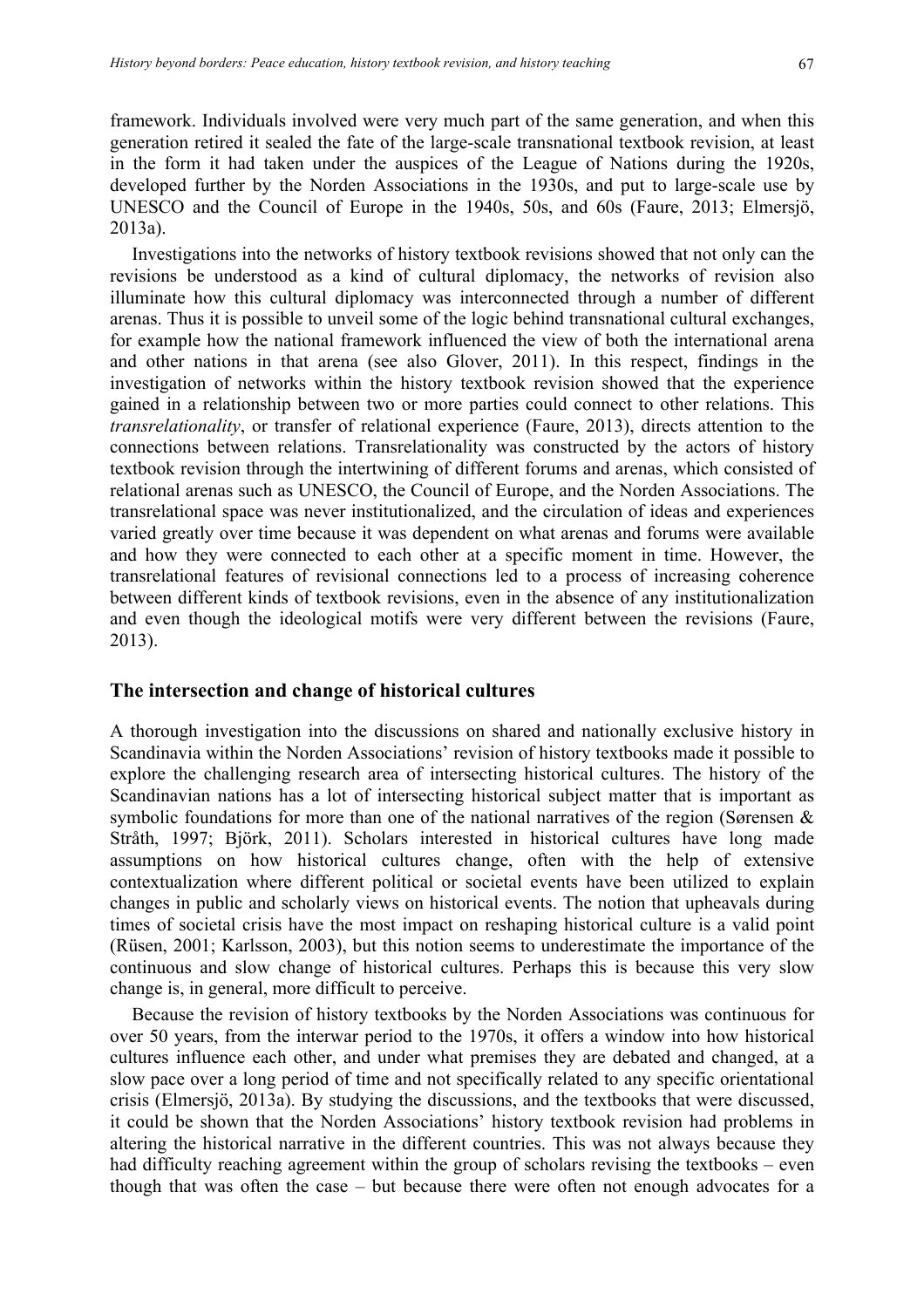different narrative within each of the nations (Elmersjö, 2013a). Both the production and consumption of history textbooks were (and still is) national and – at least to some extent – subject to free-market principles. One could argue that the Norden Associations' textbook revision shows how historical cultures can only change from within and that external pressure has problems of perceived legitimacy. Experiences from recent years with joint textbook projects in East Asia, the Middle East, and the South Caucasus show that this problem is still a major obstacle for revision of history education and in the planning of joint history textbooks (Ahonen, 2012; Korostelina & Lässig, 2013).

The discussions within the "Norden revision" showcased a few clues into the logic that is followed in the negotiation of historical narratives. For instance, after World War II – and especially from the 1950s onward – there was a shift in the participants' ability to acknowledge suffering on the part of other peoples under the rule of their own nation. There was some hesitance regarding remorse and actually recognizing guilt, and an emphasis was placed on historical contextualization that essentially limited liability. In other words, the reasoning fixated on historical exculpation with arguments explaining away perceived oppression by relating it to historical times when that was "just the way things were done". Even so, this seems to be in line with a policy of regret that earlier research has suggested took place in the 1980s and 1990s (Olick, 2007; Barkan, 2009; Ahonen, 2012). It is a seemingly teleological conclusion, but there are some indications pointing in the direction of a "regret-policy-embryo" as early as the 1950s when narratives that had previously articulated pride in domination over other cultural groups were abandoned. However, the abandonment of the narrative was not associated with an apology or the direct admission of guilt.

Epistemological shifts were also evident within the "Norden revision". In the interwar period, there was an overall positivistic view on history that made multi-perspective history problematic. In some cases it was stressed that multiple perspectives on events involving more than one of the nations in Scandinavia should be included in the textbooks, but at the same time the narratives revealed the idea that "other's" perspectives led to wrong conclusions. The lesson given to students – at least in the interwar period – was that others might have reasons to interpret historical situations in other ways, but those ways are nevertheless wrong. The epistemological implications of multiple narratives were not given enough room to lead to the conjecture that there could be different subjective perspectives that was equally "true". The explicit declaration of the wrongfulness of other perspectives was, however, abandoned by revisers in the 1960s (Elmersjö, 2013a). This might be said to showcase ambivalence as to what it actually meant for history education to be multiperspective, and the idea of what multi-perspective meant apparently changed over time.

There has long been an idea flourishing in history textbook research that history textbooks are lagging in relation to new discoveries in historical research, and that this fact explains the national bias in the 1950s and 1960s (Tingsten, 1969; Asher, 1978; FitzGerald, 1979; Cajani, 2006; Thornton, 2006). This idea might stem from the fact that ideas that are now well established in the scholarly community have a long history. The problem is that these ideas might have been around and debated for decades before becoming firmly established. To say that textbooks do not fit historical research in a given time is to diminish the scholarly debates over historical issues, which sometimes take a very long time. There also seems to be an underestimation of the dissimilarity between historical research on very specific topics and the overview-character of the textbook narrative. Moreover, one could argue that the idea that textbooks are lagging also stems from the assumption that historians are not affected by the political dimension of historical culture but reach historical conclusions based on pure cognitive reasoning. It was evident in the negotiations within the Norden Associations' revision – especially on matters of national bias – that this assumption is false.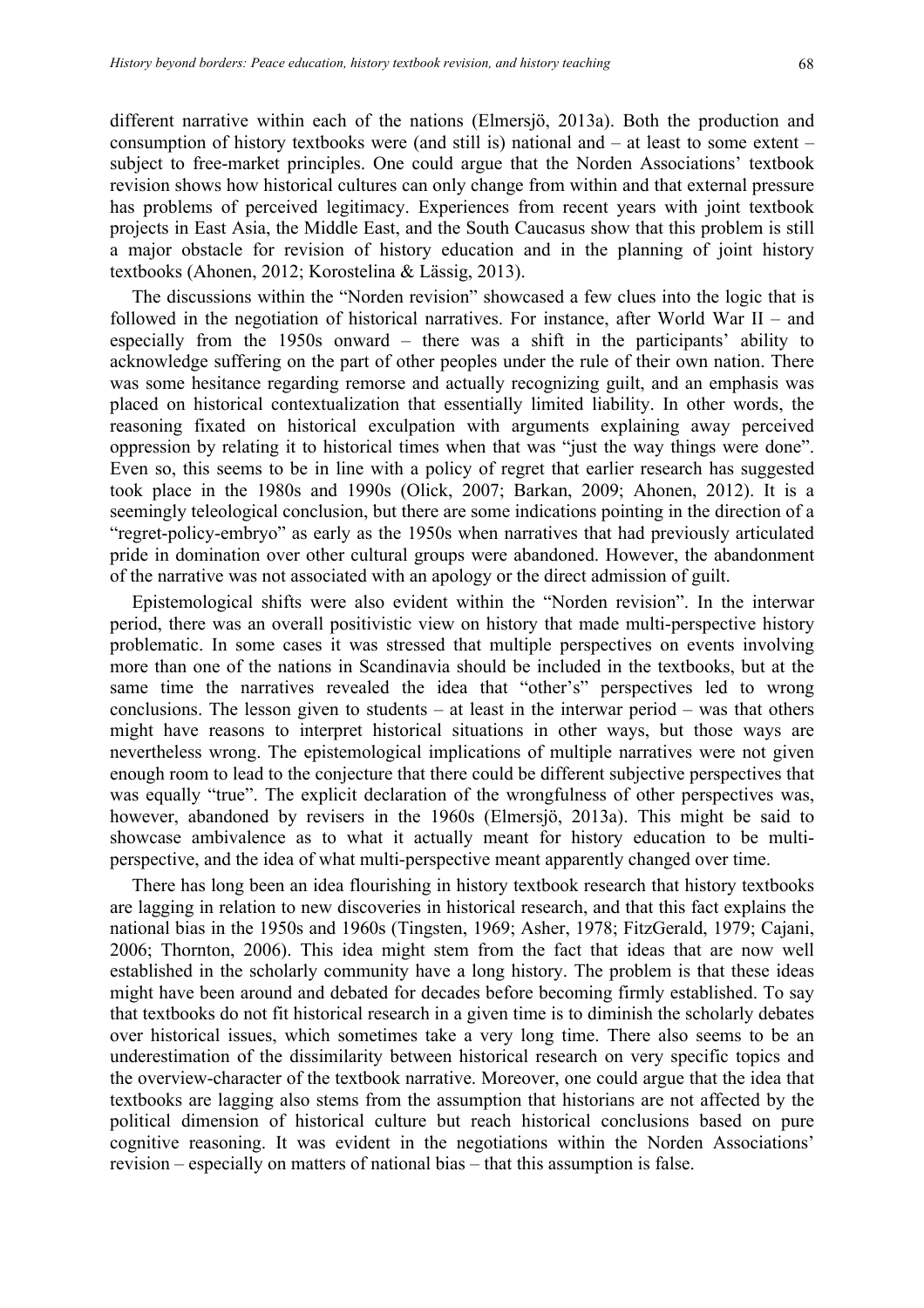The investigation into the discussions on textbooks in the context of the Norden Associations' revision showed that historians actually agreed with much of the national narrative found in the textbooks. The discussions were, in fact, influenced more by cultural politics than they were by scientific scrutiny, source material, historical theories, or methodology. There was no problem for the associations to recruit renowned historians who would support what could be described as a nationally biased history of their respective nations. Needless to say, these historians were conservative and perhaps part of an older generation of historians who were in constant dispute with younger scholars who questioned the national narrative. Nevertheless, these older historians held key positions at the universities in Scandinavia well into the 1960s and were not marginalized in the discussions. The Norden Associations' textbook revision seems to have been an arena for national defense – stemming from the interwar period – against pressure to incorporate a deeper international approach to history. It could be argued that by incorporating some Nordic historical features pressure to extend the narrative to a global perspective was sidestepped. Representatives of the Norden Associations openly expressed concerns that Nordic and even national history was threatened by European and global perspectives in history education (Elmersjö, 2013a).

#### **The internationalization of history teaching**

Another question that needed answering in light of the revision projects and the discussions on internationalization of history education was how the guidelines, stemming from the early peace movement and produced by international organizations in the interwar and postwar periods, were met and incorporated into the actual history education in the classrooms of Europe. The internationalization of the history subject during the interwar period intensified after 1945 and its relation to the guidelines discussed and proposed by international organizations, such as UNESCO and the Council of Europe, was studied in a Swedish context in one of the "History beyond borders" subprojects. These studies showed that internationalization of history education was both a top-down enterprise as well as a bottomup initiative (Nygren, 2011a).

Utilizing Goodlad's (1979) view of curricular realities on different levels, it was shown that guidelines about history teaching, on an ideological level, influenced other curricula levels through transactions and interpretations. However, the guidelines themselves were also influenced from other levels of curricular reality through direct and/or indirect interactions. For example, teachers and students were affected by the different international networks they were a part of and the political climate in which they lived and they were able to influence ideological discussions on curricula. They could also implement international and more global perspectives in the classroom long before these ideas made it into the formal curricula (Nygren, 2011a).

Investigating the actual choices students made when faced with a choice of essay writing as part of the general examination showed that even though teachers were less impressed by the internationalization in the interwar period, the League of Nations' guidelines seem to have coincided with students' own ideas of history and/or influenced students to change their ideas. Furthermore, the choices students made were later used by teachers' associations in order to influence curricular change in an international direction (Nygren, 2011c). It was also shown that history on all curricular levels has tended toward a focus on contemporary times ever since the 1950s (Nygren, 2012). Swedish students' interest in contemporary history has been indicated in earlier research (Långström, 2001; Hansson, 2010), but this has not been linked to the ideological and very conscious strategy of the League of Nations, the Council of Europe and UNESCO. These organizations specific interest in history education have also been studied, but without always taking into account their guidelines' explicit and concrete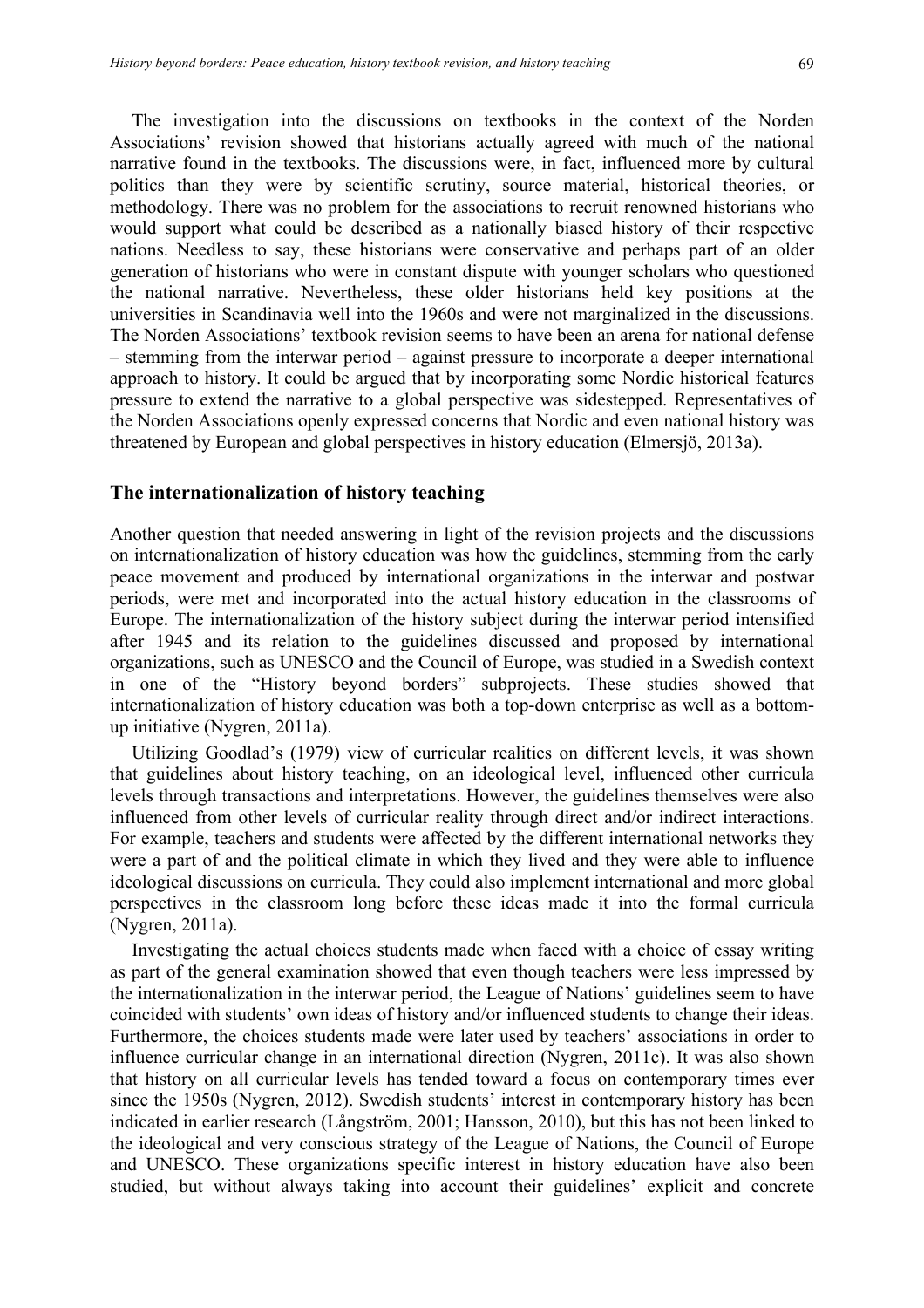consequences for history teaching (Luntinen, 1988; Duedahl, 2011). The international organizations emphasized in their guidelines that history education for a peaceful future should focus not only on cultural diversity but also more on recent historical events. As indicated by their choices in essay writing, students also seemed to have been more aware of contemporary global politics in the 1960s through technological and communicational advances and media reports on the decolonization of the southern hemisphere (Nygren, 2012).

In line with the guidelines put forward by international organizations, local history and cultural diversity received significantly more attention in the wake of World War II. Unlike earlier research, Nygren (2011c) concludes from scrutinizing the students' own work over a period of 70 years that even though students were inclined to elaborate on subjects of war and dictatorship, they showcased a peaceful sentiment in regards to their descriptions of war. An interest in cultural diversity coupled with the aim of exposing colonialism seems to have been a strong sentiment in at least some Swedish students early on, as shown by the students own work and choices in essay writing. However, this interest in cultural diversity decreased among students during the 1990s even though it was reinforced in the curriculum as well as in international guidelines at that very time (Nygren, 2011c).

During the twentieth century, both students and teachers were co-creators of the school subject of history and played a significant role in influencing the Swedish history subject to take an international direction. Their contribution was likely as great as that of international organizations. The course that the subject took was influenced by guidelines from UNESCO and the Council of Europe, changes in educational policy on a national level, strategies for teaching, and by the contemporary events through which the students and teachers lived. This also means that all these factors influenced each other. The scope of history became larger, both in terms of geography and perspectives, during the twentieth century, but it was not only something that affected students and teachers because they in turn effectively affected this development (Nygren, 2011a).

#### **Conclusion**

In light of the findings of the "History beyond borders" research project, it is possible to propose a very long process of change in history education in Europe in general, and in Sweden in particular, that started in the last years of the nineteenth century and made its way into the League of Nations' International Committee on Intellectual Cooperation. From there the ideas influenced the Nordic history textbook revision in the 1930s, at which time the League of Nations was weakened by the extreme nationalist sentiment that was growing across Europe and the world. However, the international and European community benefited from the Norden Associations' harboring of the ideas of the League of Nations, and these organizational features were "given back" to the international community after World War II. A defense of nationally inclined history education was embedded in these organizational features, but this streamlined explanation hides the fact that the different actors also influenced each other on different levels and that they were in turn influenced by the hegemonic discourse of national interpretations of history.

Because the peace education ideas of the interwar period were influenced by the hegemonic nationalistic sentiment of the time, the national perspective was embedded in all international practices. Subsequently, the international organizations that were established after World War II and sought to revisit history textbook revision and take it further in an international direction were also affected by the highly nationalistic methods for textbook revision available in the 1940s and 1950s. One could argue that the political nationalism in the interwar period survived as a more methodological nationalism – an apolitical and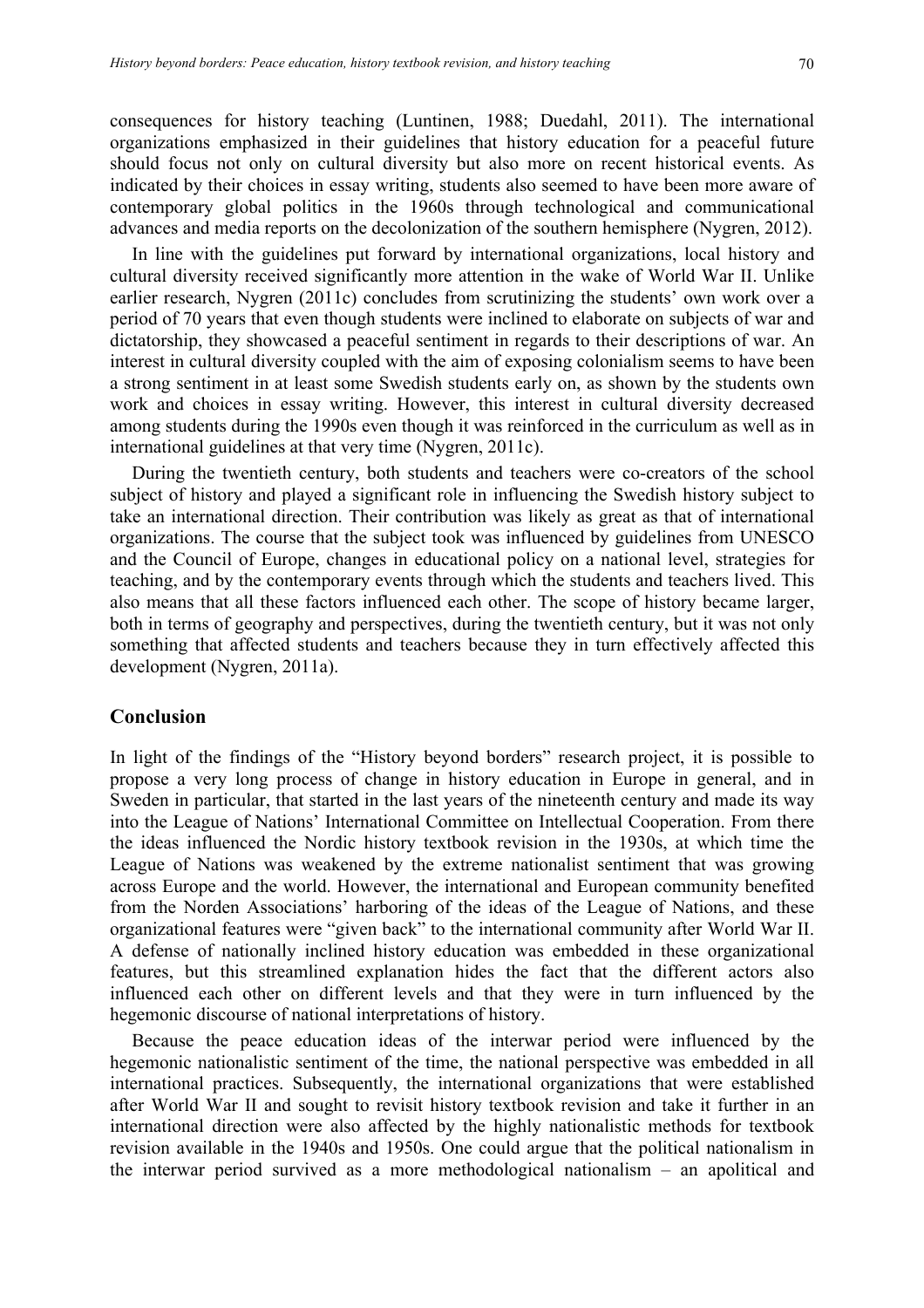unexpressed assumption of the nation as the terminal unit of social inquiry. However, because the methodological nationalism is a consequence of hegemonic, political nationalism, it is also – in a sense – political.

The connections between the different organizations trying to influence history education during the twentieth century, and  $-$  at least in the postwar era  $-$  between these organizations and the actual history teaching and learning taking place in classrooms, has been shown to be very pronounced. However, these connections were not straightforward in the sense that they all pointed in the same direction. On the contrary, the Norden Associations' textbook revision could be considered a countermeasure against too much international influence, and the Council of Europe and UNESCO had conflicting aims when it came to Eurocentric history. However, even if there was no single direction, all of these organizations and individual actors were – perhaps through transrelationality – connected in the making of a European educational space, and they all affected some aspect of the whole, which they were also influenced by. With the methods shared and transferred in this educational space as the benefactor, the national perspective was – as a consequence of nation-building hegemony – perhaps the largest beneficiary because the national narrative persisted first as a single narrative and later as the most forceful part of multi-perspective history education.

#### **References**

- Ahonen, S. (2012). *Coming to terms with a dark past: How post-conflict societies deal with history.* Frankfurt, Germany, Peter Lang.
- Andersson, H. (1979). *Kampen om det förflutna: Studier i historieundervisningens målfrågor i Finland, 1843–1917.* Turku, Finland: Åbo Akademi University.
- Andersson, J. A. (1991). *Idé och verklighet: Föreningarna Norden genom 70 år.* Stockholm, Sweden: Föreningen Norden.
- Asher, E. L. (1978). Nationality and history education: The social uses of history in the school curriculum. *The History Teacher 12*(1), 57–64.
- Barkan, E. (2009). Historians and historical reconciliation. *The American Historical Review 114*(4), 899–913.
- Björk, R. (2011). The overlapping histories of Sweden and Norway: The union from 1814– 1905. In T. Frank & F. Hadeler (Eds.), *Disputed territories and shared pasts: Overlapping national histories in modern Europe* (pp. 17–34). New York, USA: Palgrave Macmillan.
- Cajani, L. (2006). Italian history textbooks on the brink of the twenty-first century. In J. Nicholls (Ed.), *School history textbooks across cultures: International debates and perspectives* (pp. 27–41). Oxford, UK: Symposium books.
- Carlgren, W. (Ed.). (1928). *Report on nationalism in history textbooks.* Stockholm, Sweden: Bergwall.
- Cooper, S. E. (1991). *Patriotic pacifism: Waging war on war in Europe, 1815–1914.* New York, USA: Oxford University Press.
- Davies, I. (2000). Citizenship and the teaching and learning of history. In J. Arthur & R. Phillips (Eds.), *Issues in history teaching* (pp. 137–147). London, UK: Routledge.
- Duedahl, P. (2011). Selling mankind: UNESCO and the invention of global history. *Journal of World History 22*(1), 101–133.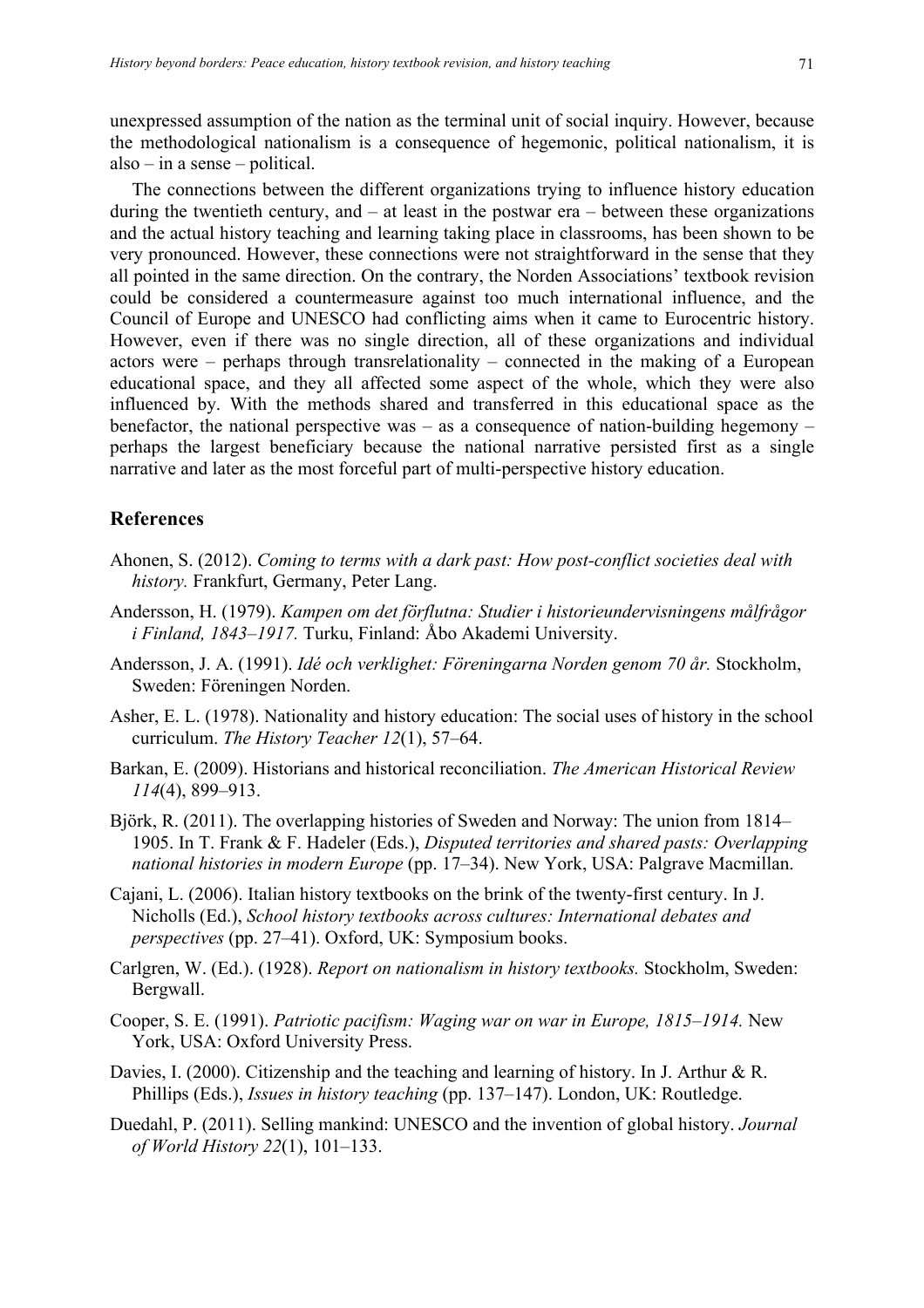- Elmersjö, H. Å. & Lindmark, D. (2010). Peace education, nationalism, and history textbook revision in Scandinavia, 1886–1940. *Journal of Educational Media, Memory, and Society, 2*(2), 63–74.
- Elmersjö, H. Å. (2011). The meaning and use of "Europe" in Swedish history textbooks, 1910–2008. *Education Inquiry 2*(1), 61–78.
- Elmersjö, H. Å. (2013a). *Norden, nationen och historien: Perspektiv på föreningarna Nordens historieläroboksrevision 1919–1972*. Lund, Sweden: Nordic Academic Press.
- Elmersjö, H. Å. (2013b). En nordisk historia eller nationalism på ett nytt sätt?: Ömsesidig läroboksrevision i föreningarna Nordens regi, ca 1930–1965. *Uddannelseshistorie 47,* 81– 101.
- Faure, R. (2011). Connections in the history of textbook revision, 1947–1952. *Education Inquiry 2*(1), 21–35.
- Faure, R. (2013). *Netzwerke der Kulturdiplomatie: Die Internationale Schulbuchrevision in Europa 1945–1989,* (Unpublished doctoral thesis). Braunschweig, Gemany: Technsichen Universität Carolo-Wilhelmina zu Brauschweig.
- FitzGerald, F. (1979). *America revised: History schoolbooks in the twentieth century.* Boston, USA: Atlantic.
- Fuchs, E. (2007). The creation of new international networks in education: The League of Nations and educational organizations in the 1920s. *Paedagogica Historica 43*(2), 199– 209.
- Giordano, G. (2003). *Twentieth-century textbook wars: A history of advocacy and opposition.* New York, USA: Peter Lang.
- Glover, N. (2011). *National relations: Public diplomacy, national identity and the Swedish Institute, 1945–1970.* Lund, Sweden: Nordic Academic Press.
- Goodlad, J. I. (Ed.). (1979). *Curriculum inquiry.* New York, USA: McGraw-Hill Book Company.
- Goodman, J. (2012). Women and international intellectual co-operation. *Paedagogica Historica 48*(3), 357–368.
- Hansson, J. (2010). *Historieintresse och historieundervisning: Elevers och lärares uppfattningar om historieämnet.* Umeå, Sweden: Umeå University
- Holmgren, A., & Lindmark, D. (2011). Methods in Swedish history textbook research. *Yearbook: International Society for History Didactics (2011),* 89–101.
- Iriye, A. (1997). *Cultural internationalism and world order.* Baltimore, USA: The John Hopkins University Press.
- Iriye, A. (2002). *Global community: The role of international organizations in the making of the contemporary world.* Berkeley, USA: University of California Press.
- Janfelt, M. (2005). *Att leva i den bästa av världar: Föreningarna Nordens syn på Norden 1919–1933.* Stockholm, Sweden: Carlssons.
- Karlsson, K-G. (2003). The holocaust and Russian historical culture. In K-G. Karlsson & U. Zander (Eds.), *Echoes of the holocaust: Historical cultures in contemporary Europe* (pp. 201–222). Lund, Sweden: Nordic Academic Press.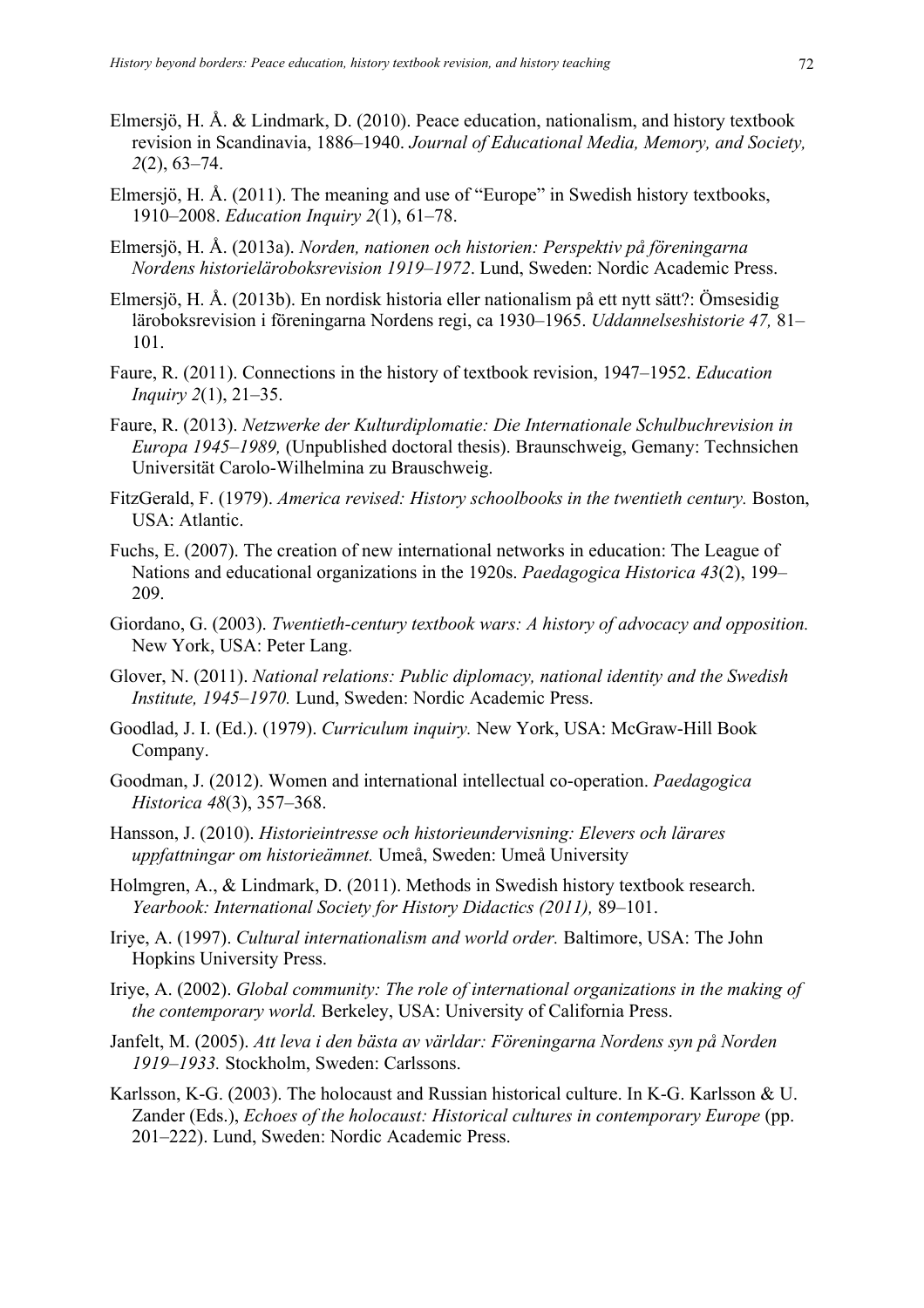- Kolasa, J. (1962). *International intellectual cooperation: The League experience and the beginnings of UNESCO.* Wrocław, Poland: Polskeiej Akademii.
- Korostelina, K. V. & Lässig, S. (Eds.) (2013). *History education and post-conflict reconciliation: Reconsidering joint textbook projects.* New York, USA: Routledge
- Långström, S. (2001). *Ungdomar tycker om historia och politik: En studie i pedagogiskt arbete.* Umeå, Sweden: Umeå University.
- Lindmark, D. (2010). Fredsfostran, fredsundervisning och historieboksrevision: Exempel på pedagogiskt fredsarbete i Sverige och Norden 1886−1939. In A. Larsson (Ed.), *Fostran i skola och utbildning: Historiska perspektiv (*pp. 23–59). Uppsala, Sweden: Föreningen för svensk undervisningshistoria.
- Luntinen, P. (1988). School history textbook revision by and under the auspices of UNESCO, part I. *Internationale Schulbuchforschung 10*(4), 337–348.
- Macintyre, S. & Clark, A. (2003). *The history wars.* Melbourne, Australia: Melbourne University Press.
- Marsden, W. E. (2001). *The school textbook: Geography, history and social studies.* London, UK: Routledge.
- Moreau, J. (2003). *Schoolbook nation: Conflicts over American history textbooks from the civil war to the present.* Ann Arbor, USA: The University of Michigan Press.
- Nilsson, I. (2014). *Nationalism i fredens tjänst: Svenska skolornas fredsförening, fredsfostran och historieundervisning, 1919–1939.* Umeå, Sweden: Umeå University. In print.
- Nygren, T. (2011a). *History in the service of mankind: International guidelines and history education in upper secondary schools in Sweden, 1927–2002.* Umeå, Sweden: Umeå University.
- Nygren, T. (2011b). International reformation of Swedish history education 1927–1961. *Journal of World History, 22*(2), 329–354.
- Nygren, T. (2011c). UNESCO and Council of Europe guidelines, and history education in Sweden, c. 1960–2002. *Education Inquiry, 2*(1), 37–60.
- Nygren, T. (2012). The contemporary turn: Debate, curricula and Swedish students´ history. *Journal of Educational Media, Memory, and Society, 4*(1), 40–60.
- Olick, J. K. (2007). *Politics of regret: On collective memory and historical responsibility.* New York, USA: Routledge.
- Pingel, F. (1999). *UNESCO guidebook on textbook research and textbook revision.* Braunschweig, Germany: GEI/UNESCO.
- Pingel, F. (2000). *The European home: Representations of 20th century Europe in history textbooks.* Strasbourg, France: Council of Europe.
- Rüsen, J. (2001). *Zerbrechende Zeit: über den Sinn der Geschichte.* Cologne, Germany: Böhlau.
- Schüddekopf, O-E. (1967). History of textbook revision 1945–1965. In O-E. Schüddekopf (Ed.), *History teaching and history textbook revision* (pp. 11–44). Strasbourg, France: Council of Europe.
- Siegel, M. (2004). *The moral disarmament of France: Education, pacifism, and patriotism, 1914–1940.* New York, USA: Cambridge University Press.